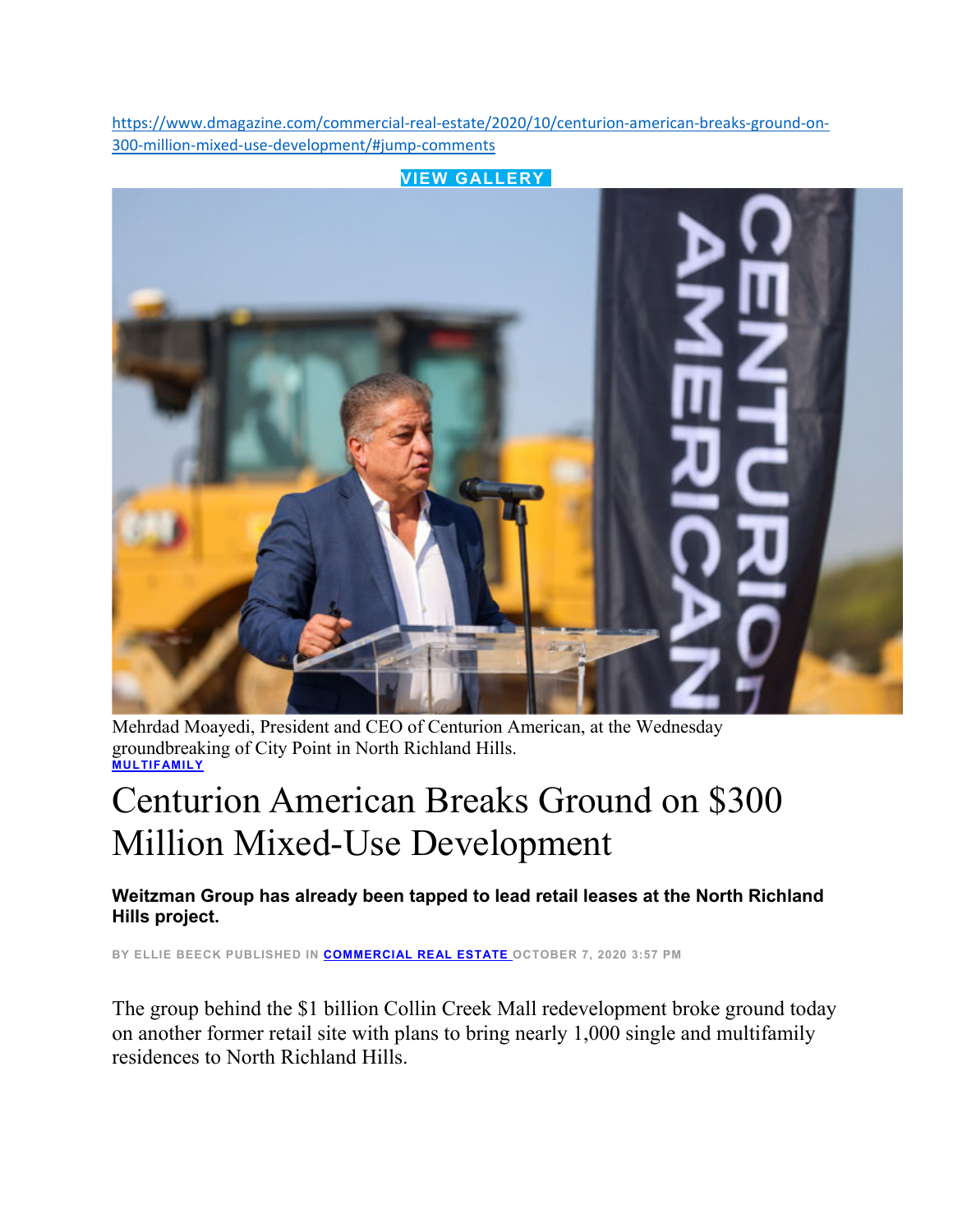Valued at roughly \$300 million, Farmers Branch-based Centurion American's City Point community will also house 60,000 square-feet of commercial space, including office, restaurants, and retail. Weitzman Group has been tapped to bring on retail partners.

It will sit on a 52-acre plot of land situated within the South Loop of I-820, which also houses the North Richland Hills City Hall building. The plot is the former home of the North Hills Mall, which closed in October 2004, and has sat empty ever since. It was torn down in 2007.



Oscar Trevino, North Richland Hills mayor

"The problem was that it was an old mall site, and so the land price was pretty high. And all the utilities and the infrastructure were in bad disrepair," says North Richland Hills Mayor Oscar Trevino.

After the City of North Richland Hills began moving its City Hall to the plot in 2013, they realized its potential as a development site. They started the search for a developer several years ago and eventually chose Centurion American.

"To get Centurion American, with the background they have, and the financial wherewithal to help support the city, it really was a really good thing for us," says Trevino.

Centurion American was just as eager to help North Richland Hills build on the site.



Sean Terry, Centurion American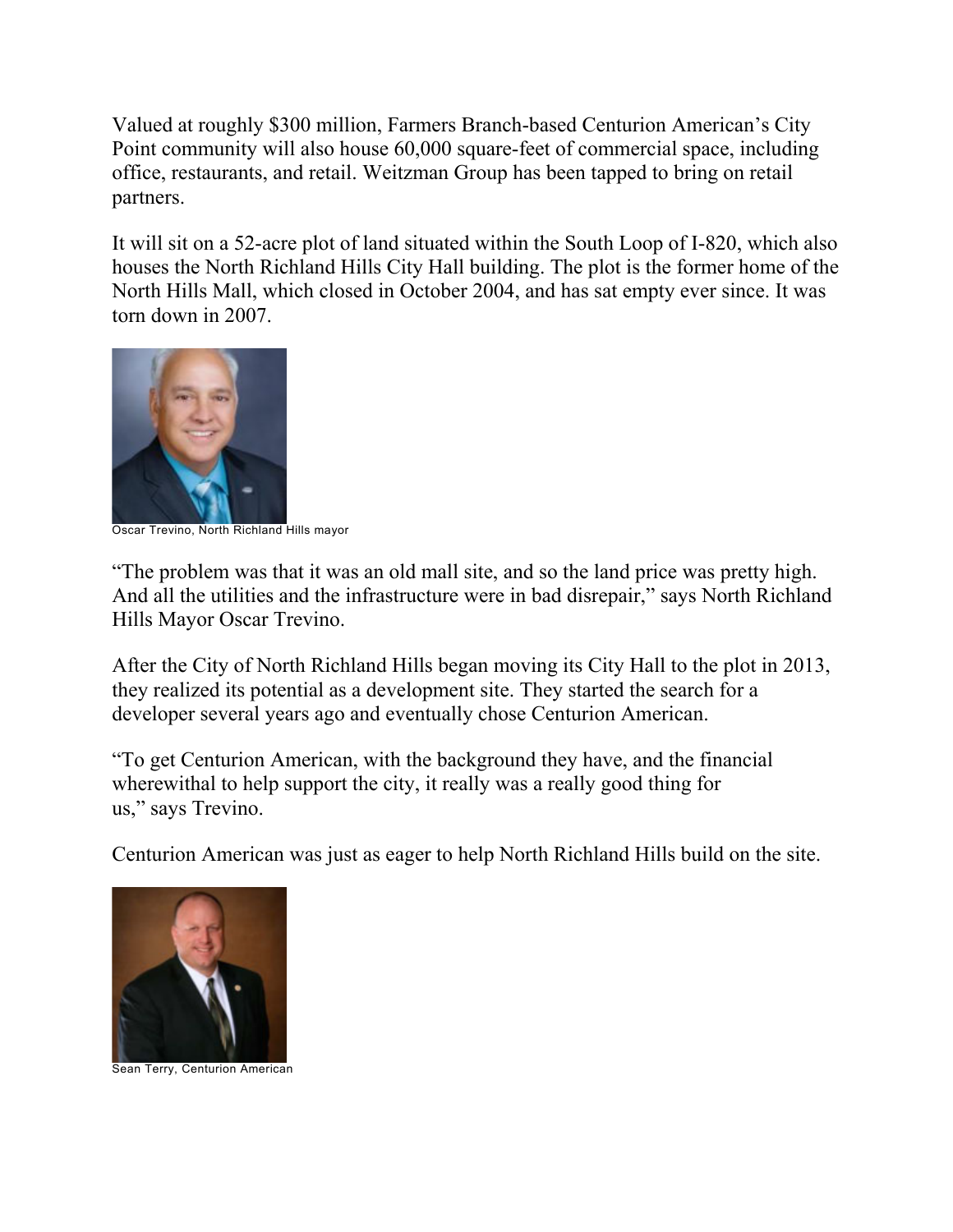"Mehrdad Moayedi, our President and CEO of Centurion American, grew up in that area, and felt like he was a perfect fit for it," says Chief Operating Officer Sean Terry. "It has that family feel when you exit off a major road, and you pull in there, and they have a round–about that leads to the front of their City Hall. It really feels like you're in a little community."

Though the groundbreaking ceremony occurred on Wednesday, the full development isn't expected to be completed until 2027 at the latest.

"We feel like the five to seven-year timeframe is what we're comfortable with so that we can have the whole project built-out 100 percent," says Terry.

The project will be completed in one big phase, despite its many elements.

The housing, which will include 366 single-family residences and 400 to 600 multifamily residences, is expected to be completed first. Plans also include a hotel on the site, which is expected to cause delays as they wait to see what the hotel industry will look like in a post-COVID world.

"It's made us rethink a bit," says Terry. "When we build the hotel, how does that look? If it has a restaurant component, we want to make sure we have a curbside appeal if we have to do this again."



The City Point development will bring nearly 1,000 single and multifamily residences to North Richland Hills.

A global pandemic that's created a work-from-anywhere foundation combined with an influx of people moving from California and New York and low housing prices and interest rates have sparked the suburban homebuilding business—and caused a shortage in inventory, Terry says. The location, he adds, just makes sense. "You're 15 to 20 minutes from the airport and 15 to 20 minutes from downtown Dallas."

The development is also expected to be an economic boost for the city.